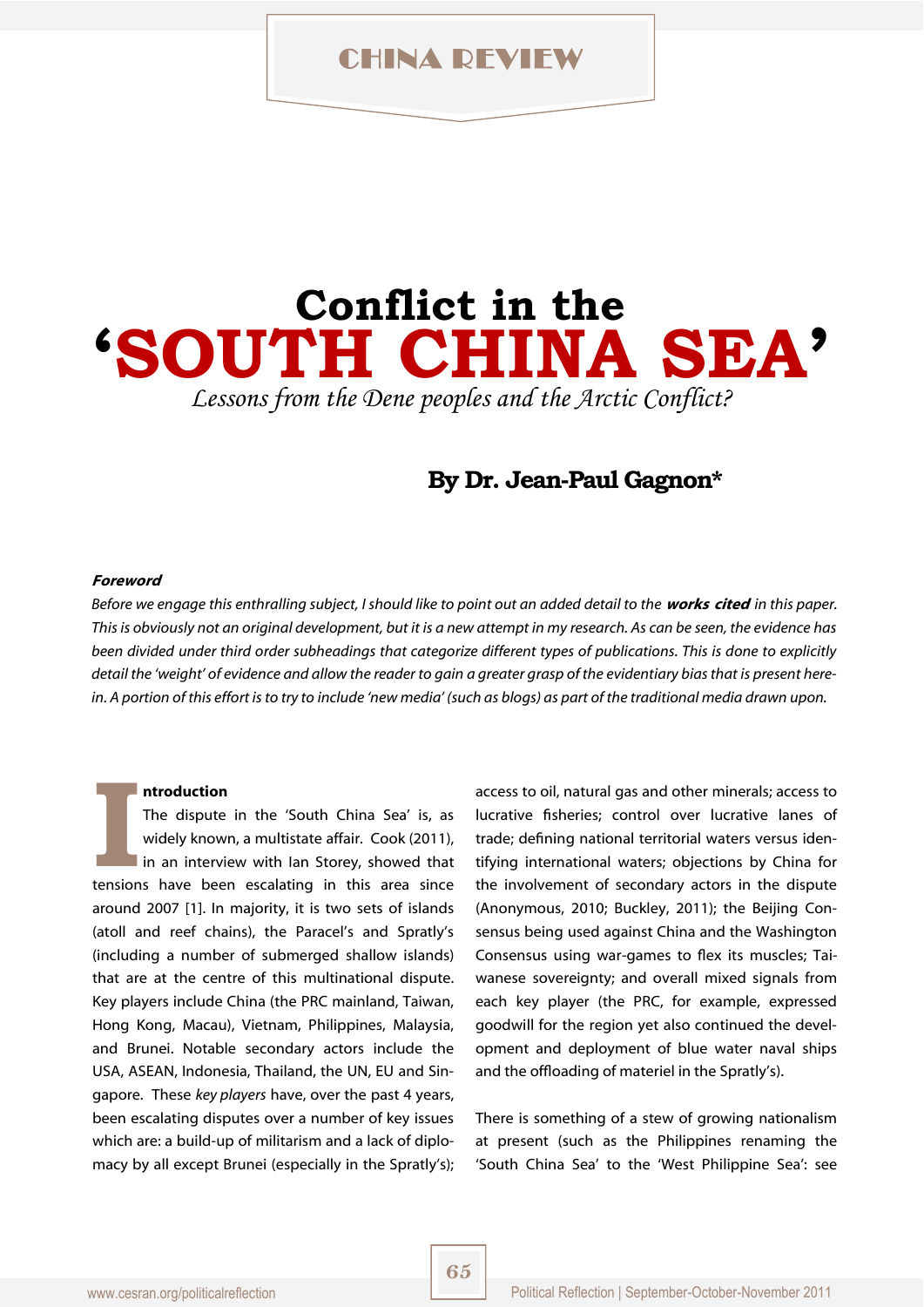Cheng 2011 for more). We see, in another example, Vietnam passing a conscription bill which is in many ways worrying. However, I feel that the likelihood to this dispute mounting to serious violence to be an exaggeration (an opinion that is widely shared in the extant literature). What this rise in nationalism will do, rather, is hinder regional cooperation and collective growth. Violence would do untold harm to China"s efforts for global goodwill and South-South relations (i.e. trade, research and culture swaps) which it has been building over the past 20 years. Cheng (2011) adds to this reasoning as China has restated its commitment to a non-violent resolution to the conflict (see also Anonymous, 2011). We also have to consider the diplomatic efforts that have been making inroads through the Treaty of Amity of Cooperation, the Declaration of Conduct and the "South China Sea" Workshop as barriers to violence.

Overall, it comes down to what many commentators have been saying for some time: focus on diplomacy, do not play to nationalist currents at the expense of other citizenries and the ASEAN+3 region, and work on a friendly and cooperative strategy for the betterment of the region. This paper will try and provide a small prescriptive measure for realistic progress to be made in that direction.

#### **Origins & Evolution**

It would be a very difficult undertaking, although a greatly interesting one, to try and map the history of 'South China Sea' disputes between states bordering that Sea. The focus here is rather on the last ten years. What exactly happened that sparked this renewed escalation of militarism, nationalism and international belligerence? One analyst (Nordhaug, 2011), argued that part of the reason could stem from the Republic of China (ROC or Taiwan). The ROC could use this dispute to its diplomatic advantage by lining up its interests with non-PRC claimants to try to limit the PRC's influence in the Sea. Thus, by acting-up about the PRC"s growing presence and trying to disrupt the PRC's 'sphere of influence' it might make matters easier for the ROC to increase its diplomatic recognition.

Li and Li (2003) demonstrate that we should also take into consideration the famous "9 dotted line map" (I counted 13 lines) created by the PRC in 1947 [2] (see **Map 1**). It is reasonable to agree with non-PRC positions that argue this map to have no legal relevance. It is obviously a map designed to maximize a freshly consolidated militaristic power and looks more like a map of empire than of a socialist democracy as the PRC supposedly considers itself to be. Nevertheless, this map could serve to raise the eyebrows of several non-PRC powers in the region. Should we go further and tie in the growth of the People's Liberation Army Navy (or PLAN) in the Sea, it is understandable why tensions have been escalating. With a map like this and the means to enforce it, counter-measures should be taken even if such a goal for the PRC would be preposterous [3].





**\***From Li and Li (2003:228)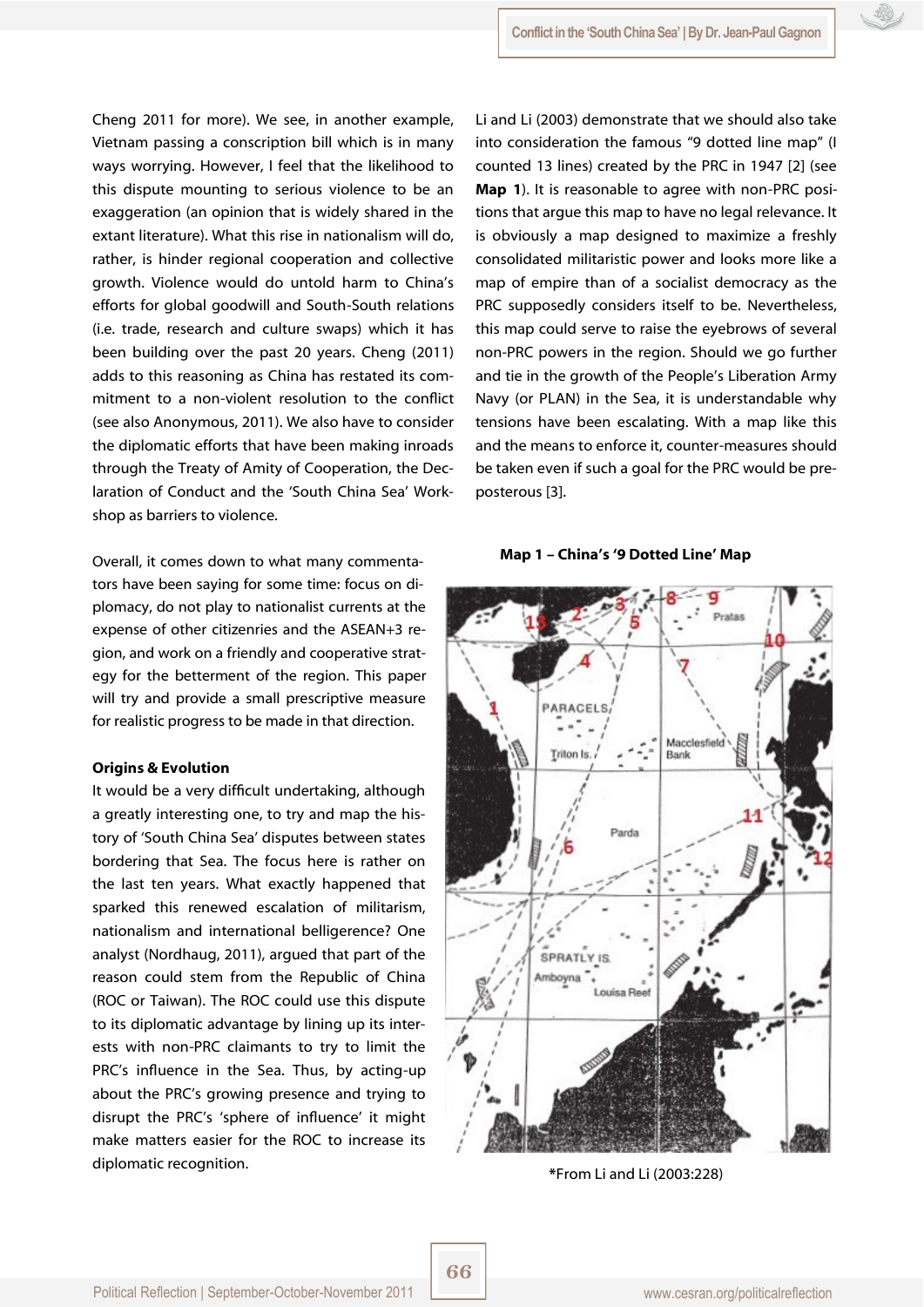A speech by the Philippine Foreign Affairs Secretary sums up the situation better than I could have hoped to:

*Excellencies,*

*In the interest of utilizing preventive diplomacy measures as a means of averting the escalation of tensions into serious conflict, the Philippines would like to share our experience in the last five months in the West Philippine Sea, also known as the South China Sea. The Philippines have suffered at least seven (7) aggressive intrusions since late February into where we maintain we have sovereign rights. These intrusions happened within eighty-five nautical miles from the nearest Philippine island of Palawan and nearly six hundred nautical miles from the nearest coast of China.*

*When the Philippines protested these intrusions, the response was a denial that no such intrusions occurred because of China's 9-dash line claim over the entire South China Sea. The Philippines contends that the 9-dash claim of China has no validity under international law, specifically the United Nations Convention on the Law of the Sea or UNCLOS. If Philippine sovereign rights can be denigrated by this baseless claim, many countries should begin to contemplate the potential threat to freedom of navigation in the South China Sea.*

*The preventive diplomacy solution as advocated by ARF may be achieved in either of two ways: one, through a pro-*

*cess of segregating the disputed features from the non-disputed waters which will have to be vetted by the ASEAN maritime legal experts scheduled to meet in September in Manila; two, in the alternative, the Parties may wish to consider subjecting the 9-dash line to validation in accordance with UNCLOS. The Philippines believes that a rules-based approach is the only legitimate way in addressing disputes in the South China Sea. (Rosario, 2011)*

But, as Emmers (in a presentation associated with his 2009 monograph) convincingly argued, the PRC is not the only party to blame. In the following map (**Map 2**), we can gain a sense (as of 1996) as to what the situation was like in the Spratly"s. [4] Because of these disputed zones, we saw ASEAN take a diplomatic lead and establish the aforementioned agreements to forge a path for a peaceful and perhaps even logical resolution to this dilemma. This is probably the most prevalent argument in the literature on the subject: that diplomacy is the key to successful resolution (Swanström, Joyner, and Snyder offer papers arguing similarly). Most, it appears, have however come to the conclusion that ASEAN must formulate stronger multilateral agreements with more robust recommendations that are capable of settling these disputes and allowing the region to move forward.

#### **Map 2 – 1996 Dispute of the Spratly Islands**



In June, 2011, we saw an interesting turn of political events between the Philippines and the USA (see Santolan, 2011, for more). The US Embassy in the Philippines stated that it would not take sides in regional disputes (despite the Mutual Aid Treaty) which prompted a response from President Benigno Aquino attempting to encourage the US to live up to its agreement. From this reading, it appears that the US is perhaps being unwantedly drawn into backing anti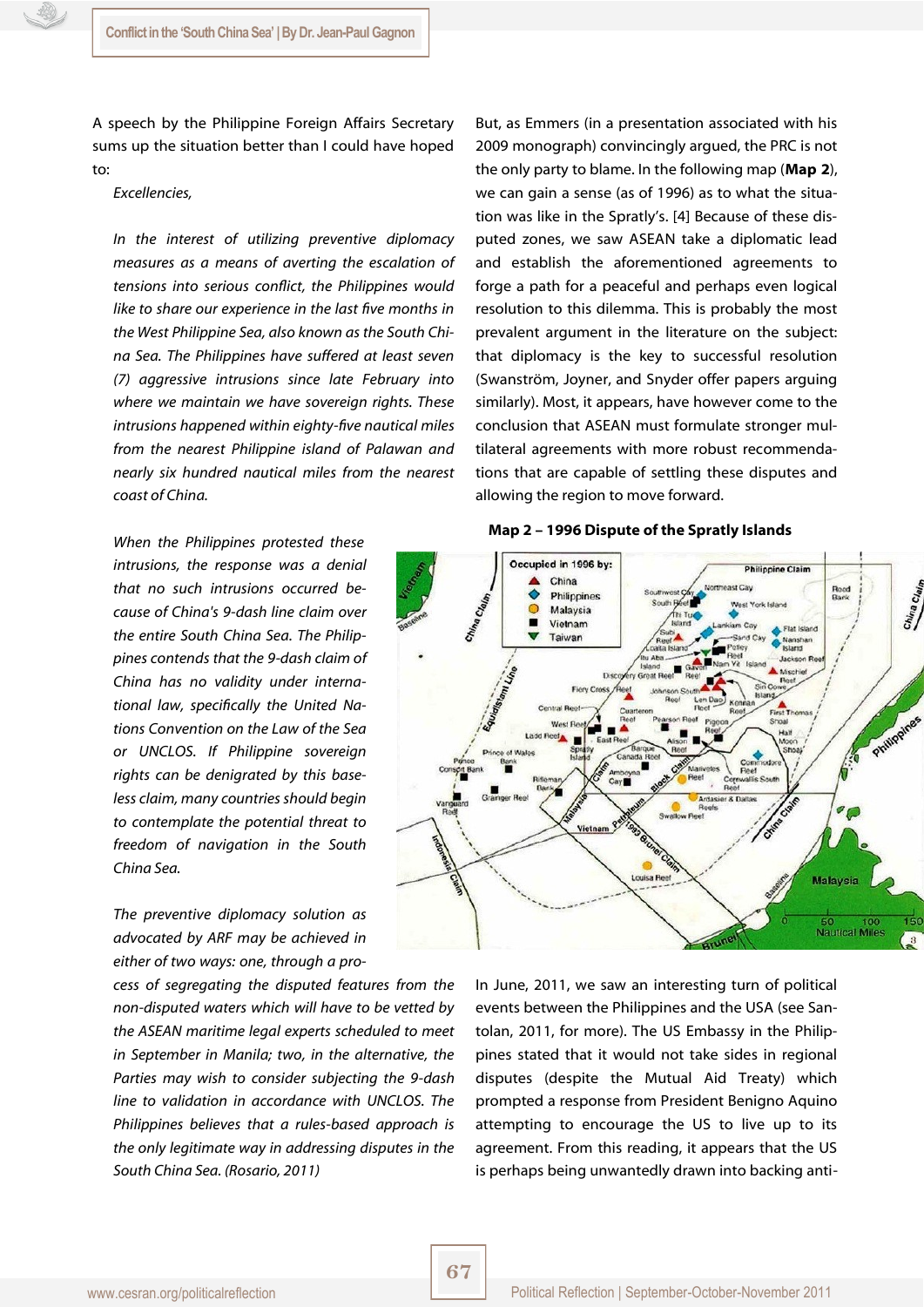China positions. However, the US shortly thereafter stated its support for the Philippines which is perhaps why the Philippino government is pushing forward plans for oil extraction in the contested Spratly"s (Kate, 2011).

Finally, Zeliger (2011) argues that the "South China Sea" conflict has been ongoing for decades and that what is presently happening is not an entirely new affair. With the rise of China, countries with a stake in the sea are arguing that the PRC is trying to claim the entire Sea for itself (both an unpopular move at home as much as it is abroad). One voice in the Zeliger piece offered a good analogy. What China is supposedly trying to do is the same as if the USA claimed the entire Atlantic for itself.

#### **Parallels with the Arctic**

A natural geopolitical zone for comparison in this discussion is the Arctic Ocean and the dispute over minerals therein. Canada, Russia, the USA, Denmark (via Greenland), and Norway are all squabbling over who gets what under that ocean. Rather than elaborate on what, in many respects, are similar arguments between both international disputes, I should like to highlight an argument that came from a former indigenous politician in Canada"s Northwest Territory. Stephen Kakfwi, in a presentation [5] with John Raulston Saul, argued that each country must come to view the Arctic as a zone of commonwealth. It belongs to all citizens and nations of the Arctic and should be approached in the same cooperative spirit. As will come to be seen below, this is the crux of the prescription I will make.

#### **Prescriptions for Resolution & Conclusion**

Most, through a cursory glance at the geographically disputed islands, would come to an easy conclusion that the PRC is stretching its claims thin for the Spratly Islands (see **Map 3**). If anything, these islands are fair game for the Philippines, Brunei, Malaysia and Vietnam. Where this cursory glance becomes useless is over the Paracel Islands (I include Pattle Island, Passu Keah and Woody Island under Paracel) [6]. These are within normative distances for territorial claims

(although these distances are not legitimate as they were not democratically ratified through intercitizenry agreements at the international level). Perhaps a "fairer" stake at national territorial waters in this geopolitical zone should concern shallow plateaus (as indicated on **Map 3**) where most visible sea-life is based. Of course, this enters this discussion into longstanding disputes over what exactly (and who exactly) designates "national" territorial waters over "international" waters (see the Convention on the Territorial and the Contiguous Zone, 1958, for more) which is beyond the scope of this article.

As can be seen on **Map 3**, these "shallow" plateaus are given different colours: Red, for China's flag colour (there is no sub-meaning with this choice of a sanguine colour); yellow for other ASEAN countries; and green for a zone between the PRC and Vietnam which requires bi-lateral resolution. From **Map 4**, we can see distances from the PRC"s Hainan province to the Paracel Islands. Similar measurements with Vietnam show that the distance is slightly greater which favours China"s stake. However, these are measurements from the "shallow" plateaus. Given that these islands (and other submerged elevations suitable for oil and mineral exploitation/exploration) are in 'blue waters', my argument is that China and Vietnam should have a mutual and shared stake concerning interests in and or around the Paracel islands. The same is argued about the Spratly"s and the Philippines, Brunei, Malaysia and Vietnam.

#### **Map 3 – Area of Conflict and Marked Shallow Plateaus**



*\*Powered by Google Maps Earth Application*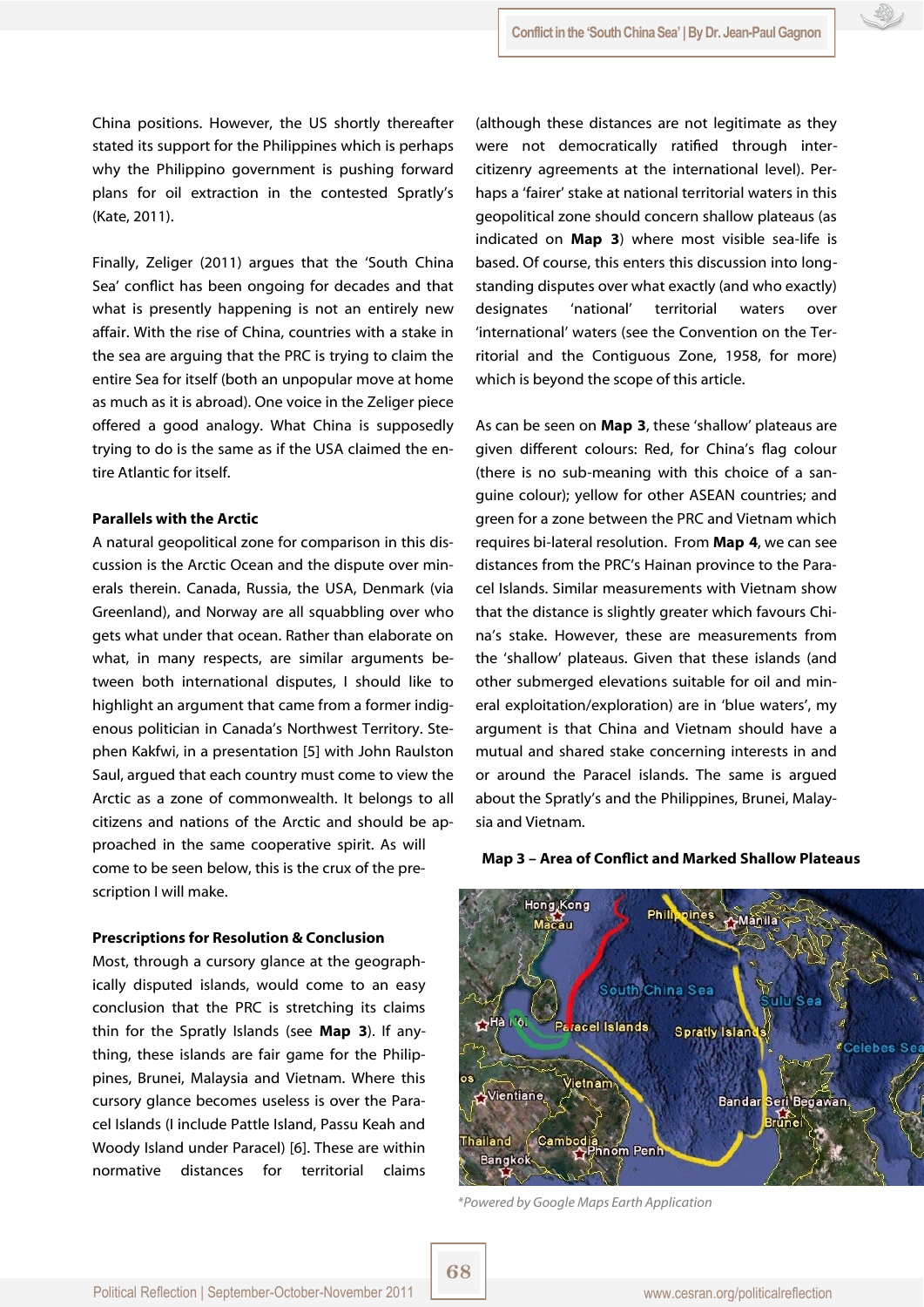Kakfwi"s example of various indigenous nations working together in the Northwest Territory through the use of logical and fair rules is an important one to transplant to the 'South China Sea'. Influence, and legitimate stake, of minerals and oil decreases from a country as the distance grows greater and increases as the distance grows nearer. Where, for example, there are areas that the distance is near for two parties (see for example the waters between Vietnam"s Lai Tao and China"s Qiziwan in Hainan), numbers should dictate the split. In other words, measure the distance from coast to coast to coast, and divide that number equitably. That way chance dictates who gets what and removes any use of violent conflict through the machines of war (the latter is an obscene stupidity in my opinion). Should China's sought after minerals fall into the hands of Vietnam (or vice versa), then trade for the bloody goods and increase the regions" comparative advantage. Naturally, I would prefer if this entire process took a strong democratic approach and involved the citizenries of the key players in dialogue and decision making. That is unfortunately unrealistic. One, nevertheless, can dream. PR

#### **Notes:**

**\* Dr. Jean-Paul Gagnon** is a social and political theorist with a Ph.D. in political science. He completed his doctorate at the Queensland University of Technology under the aegis of Australia"s prestigious Endeavour Award.

Dazhou Dao Woody Island lainan 127 Km 203 Km Pattle Island Passu Keah **271 Km Paracellslands** 

#### **Map 4 – Distance from China Shallow Plateau to Paracel Islands**

*\*Powered by Google Maps Earth Application & Freemaptools.com*

- 1) The reader should, however, note that international tensions have, for decades if not centuries, been present in this geopolitical arena.
- 2) Some, however, date this map at 1951.
- 3) However, it appears that this map is being taken seriously by the PRC as it submitted the map to the UN on May 7, 2009 (Jamandre, 2011). The Philippines, Vietnam, Malaysia and Indonesia among others have all lodged formal protests within the UN due to this action.
- 4) Should it be of interest, Cossa (1998) elaborated on possible conflict triggers.
- 5) These two talks on aboriginal sovereignty in the Arctic were hosted by the Canadian International Council and delivered on January 13, 2011, at 6:30 pm (Vivian and David Campbell Conference Facility, University of Toronto).
- 6) Other islands to consider in this dispute are the "Macclesfied Bank" and "Pratas."

#### **Works Cited Media**

Anonymous. 9/21/2010. "China to US: Keep Out of South China Sea Dispute," *Huffington Post.* Available at: [<http://www.huffingtonpost.com/2010/09/21/](http://www.huffingtonpost.com/2010/09/21/china-tells-us-to-keep-ou_n_732977.html) china-tells-us-to-keep-[ou\\_n\\_732977.html>](http://www.huffingtonpost.com/2010/09/21/china-tells-us-to-keep-ou_n_732977.html) (accessed 7/22/2011).

> Anonymous. 6/23/2011. "Armed Conflict for Control of South China Sea Unlikely," *The China Post.* Available at: [<http://](http://www.chinapost.com.tw/editorial/world-issues/2011/06/23/307134/Armed-conflict.htm) [www.chinapost.com.tw/editorial/world](http://www.chinapost.com.tw/editorial/world-issues/2011/06/23/307134/Armed-conflict.htm)[issues/2011/06/23/307134/Armed](http://www.chinapost.com.tw/editorial/world-issues/2011/06/23/307134/Armed-conflict.htm)[conflict.htm>](http://www.chinapost.com.tw/editorial/world-issues/2011/06/23/307134/Armed-conflict.htm) (accessed 7/19/2011).

> Buckley, Chris. 6/14/2011. "China Warns Outside Nations to Stay out of Sea Dispute," *Reuters.* Available at: [<http://](http://www.reuters.com/article/2011/06/14/china-vietnam-idUSL3E7HE0GR20110614) [www.reuters.com/article/2011/06/14/china](http://www.reuters.com/article/2011/06/14/china-vietnam-idUSL3E7HE0GR20110614)vietnam-[idUSL3E7HE0GR20110614>](http://www.reuters.com/article/2011/06/14/china-vietnam-idUSL3E7HE0GR20110614)  (accessed 7/22/2011).

> Cheng, William. 6/15/2011. "PH [Philippines] Welcomes China Statement on Sea Dis